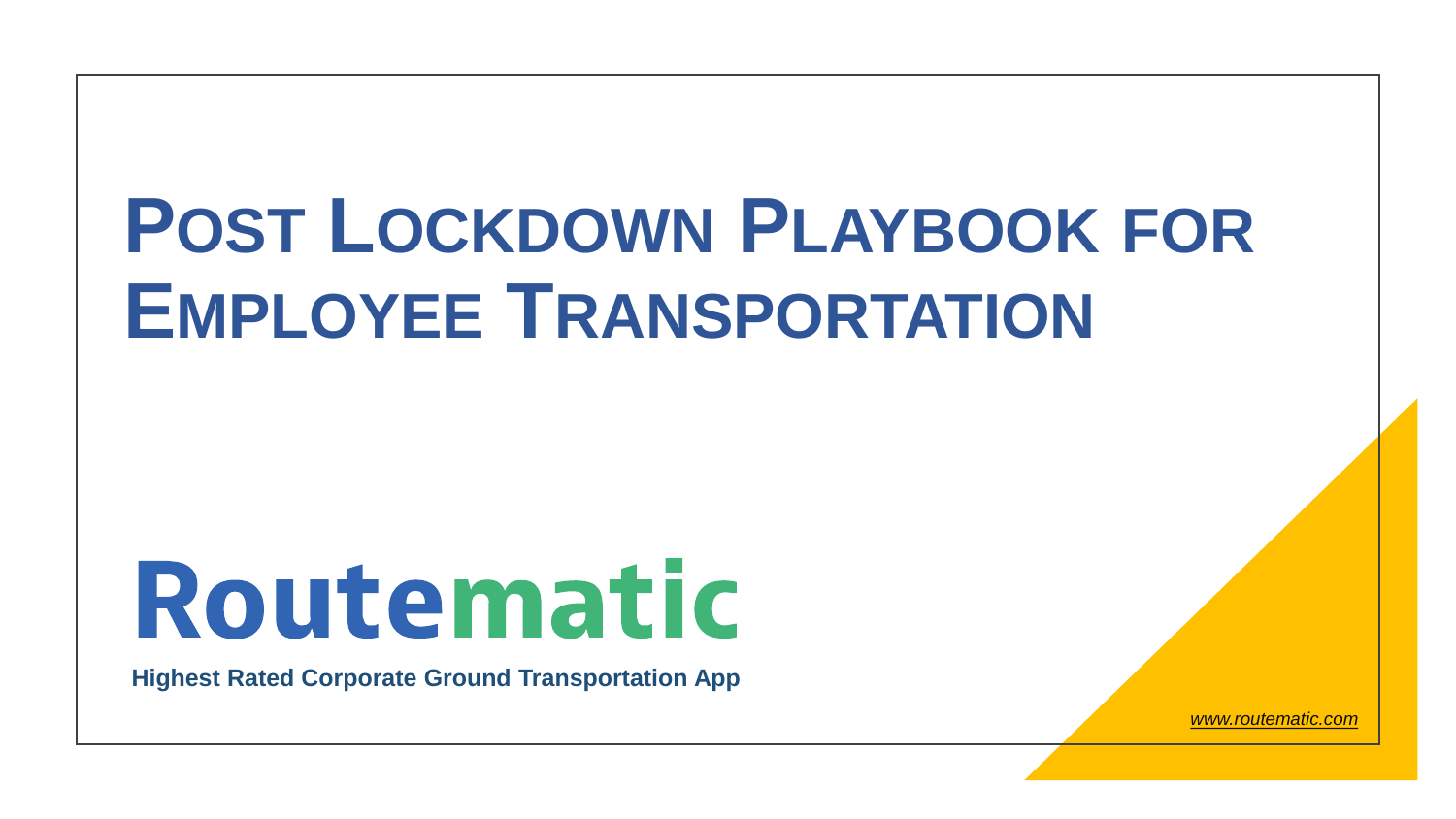**A NEW NORMAL POST COVID-19 LOCKDOWN** The COVID-19 lockdown is in place to slow down the progression of the virus. The virus will not be eradicated by the lockdown

Post the lockdown, the virus will continue to exist in our society and will pose a threat to business continuity till the time a vaccine/cure is found which might take anywhere between 12–18 months

MHA will continue to govern the country's general response to COVID-19. Depending on the nature of the business, every organization will need a customized operating plan to adapt to this new normal

Keep your business ready for multiple lockdowns over the course of the next 12 months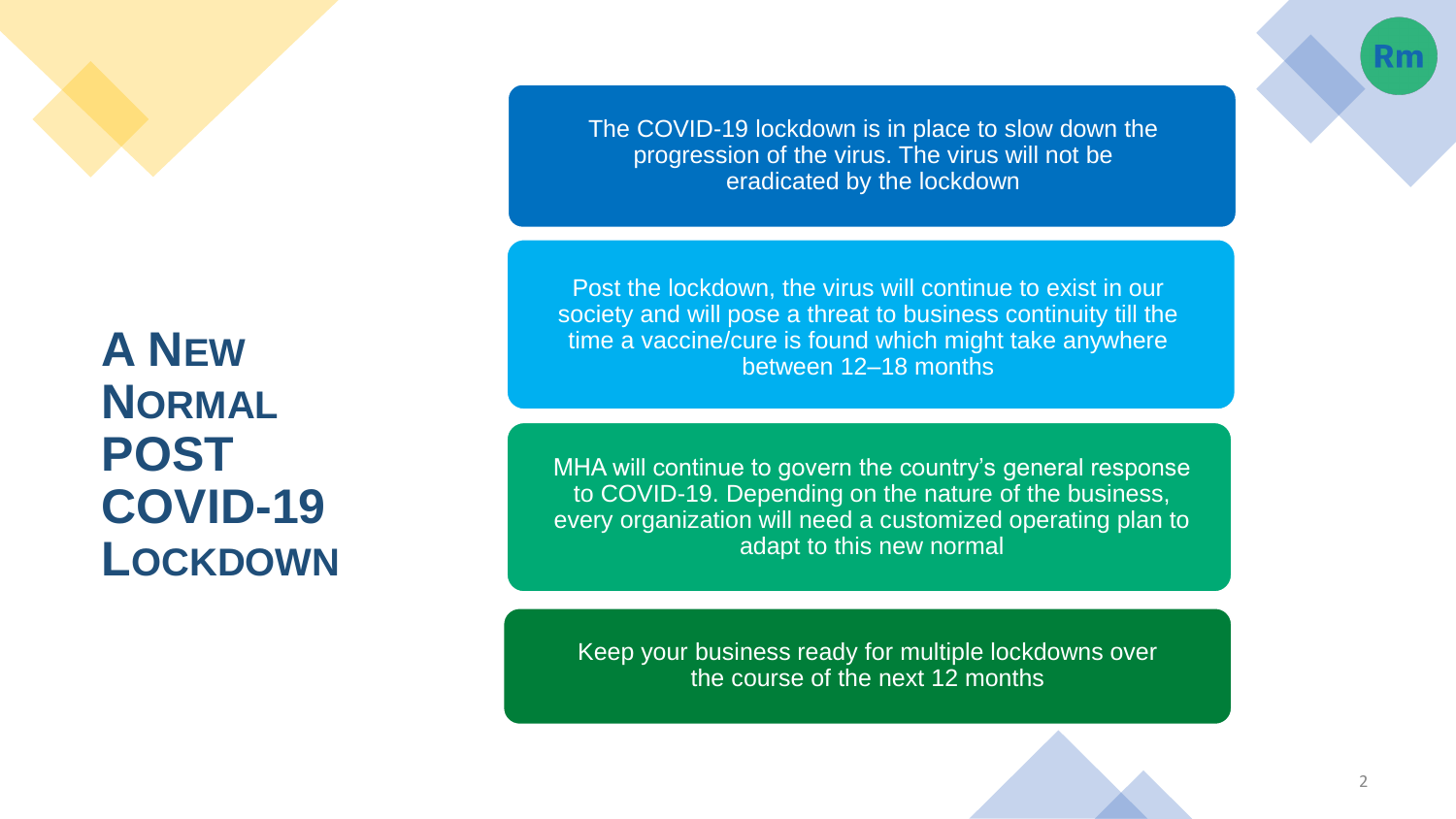

## **POST LOCKDOWN STRATEGY**

Organization's strategy post the lockdown should have two goals

**Reduce Business Risk**  arising from the contagion infecting the workforce

**Control Cost** of business operations in the post lockdown world

EHS policy will be the key to manage business risks for organizations that cannot let their employees work from home for a long period.

> Facility management will be at the forefront line of every organization's COVID-19 response strategy

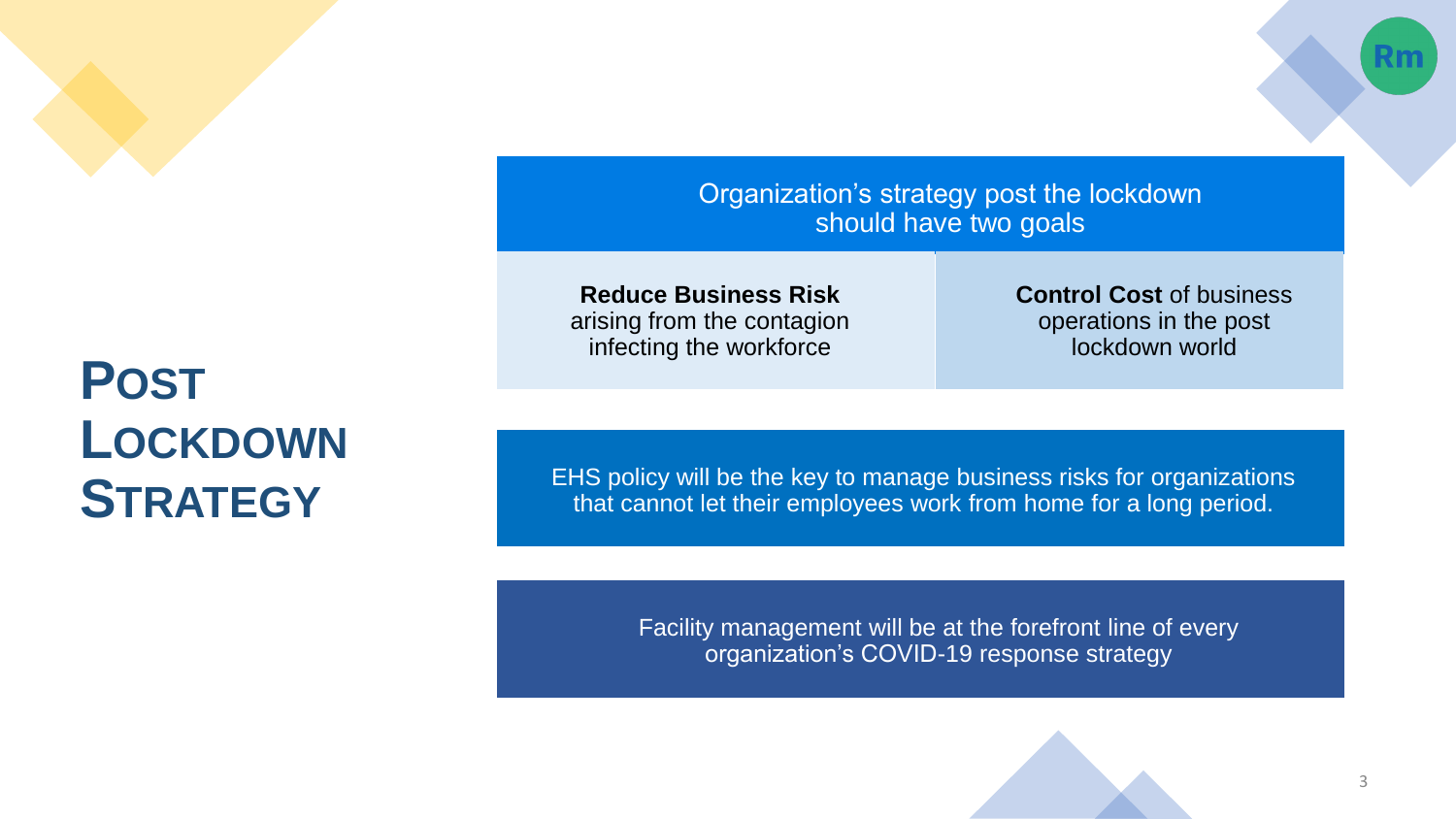

Employee transportation should be the first step towards establishing a safer workplace.

**EMPLOYEE TRANSPORT OPERATIONS WILL BOOKEND EVERY ORGANIZATION'S POST LOCKDOWN STRATEGY TO DEAL WITH COVID-19**



Public transport is highly vulnerable to further outbreaks and should be avoided.



Organizations must expand their coverage of employee transport operations to enable safer mobility for their workforce.



Post lockdown employee transport must ensure highest possible safety and hygiene standards over and above govt guidelines.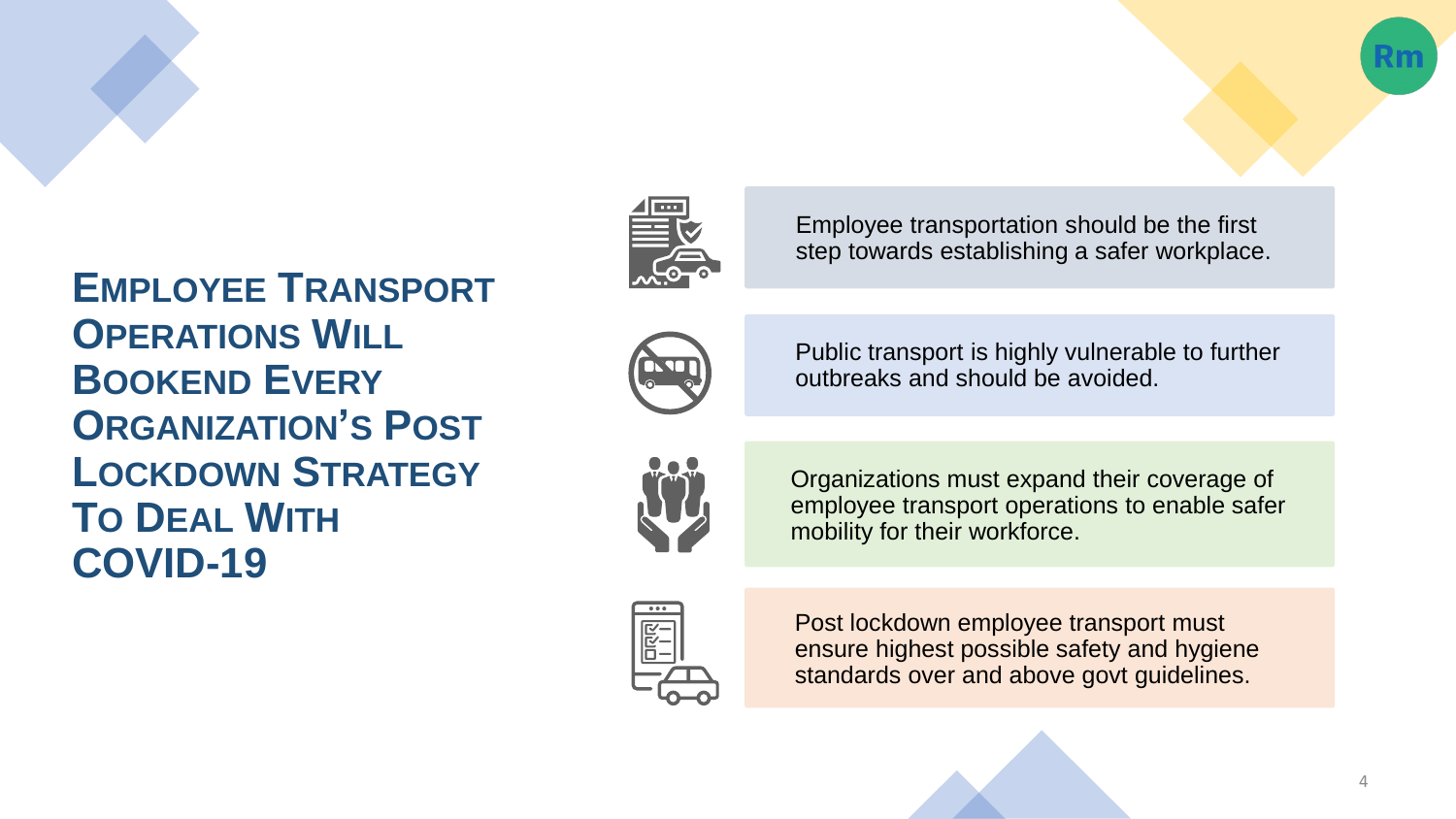

**A DECISION MAKING FRAMEWORK FOR EVALUATING COVID-19 RISK MITIGATION STRATEGIES IN EMPLOYEE TRANSPORTATION**

Avoid initiatives that fall in the placebo zone. These will escalate cost but not mitigate risk.

Focus on Low-Cost High-Risk Mitigation initiatives.

All government directives must be implemented irrespective of the quadrant they fall in.

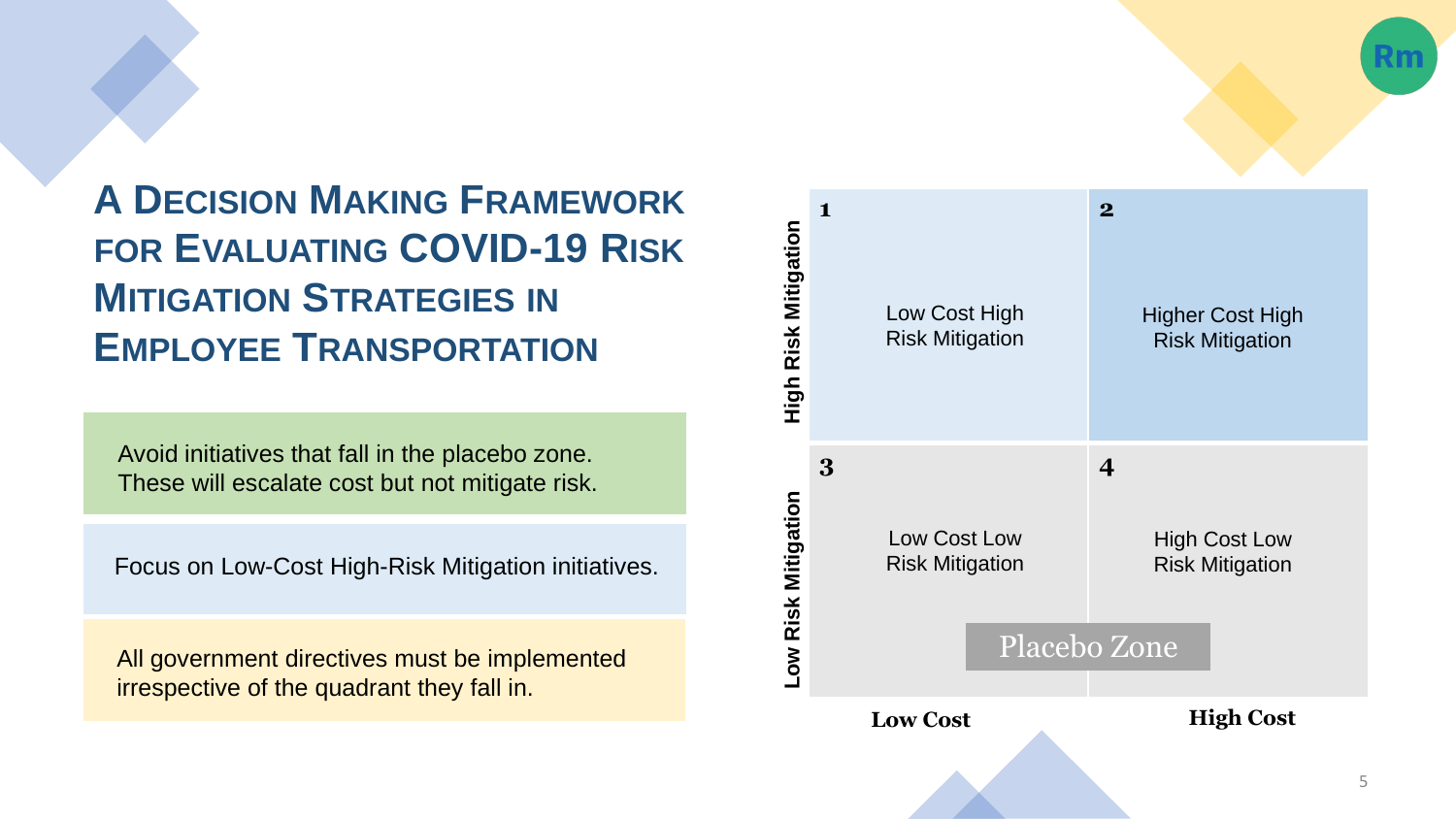**RECOMMENDED INITIATIVES FOR YOUR TRANSPORT OPERATIONS POST THE LOCKDOWN**

#### Transport Policy

- Implement a Social Radius Transport Policy to limit the number of co-passengers an employee can be exposed to.
- Minimize risks by shifting women to regular working hours that automatically eliminates the usage of guards.
- Isolate employees and drivers from govt. defined containment zones from your transport network.

#### Fleet Services

- Sanitize common touch points in vehicles before every trip
- Get employees and drivers to wear masks during the trip
- Conduct regular health clinics for drivers
- Continuous training of drivers on health and hygiene

#### Transport Operations

- Use smaller and dedicated vehicles (separate entry and exits for each passenger)
- Operate in smaller shifts for better vehicle utilization that prevents crowding at drop points.
- Get vendor partners to manage operations remotely using technology
- Maintain Health and Sanitization records for vehicles & drivers
- Have a contact tracing solution that can track positive cases and isolate the affected employees.
- Design a BCP plan to distribute laptops/desktops using the employee transport network in case of future lockdowns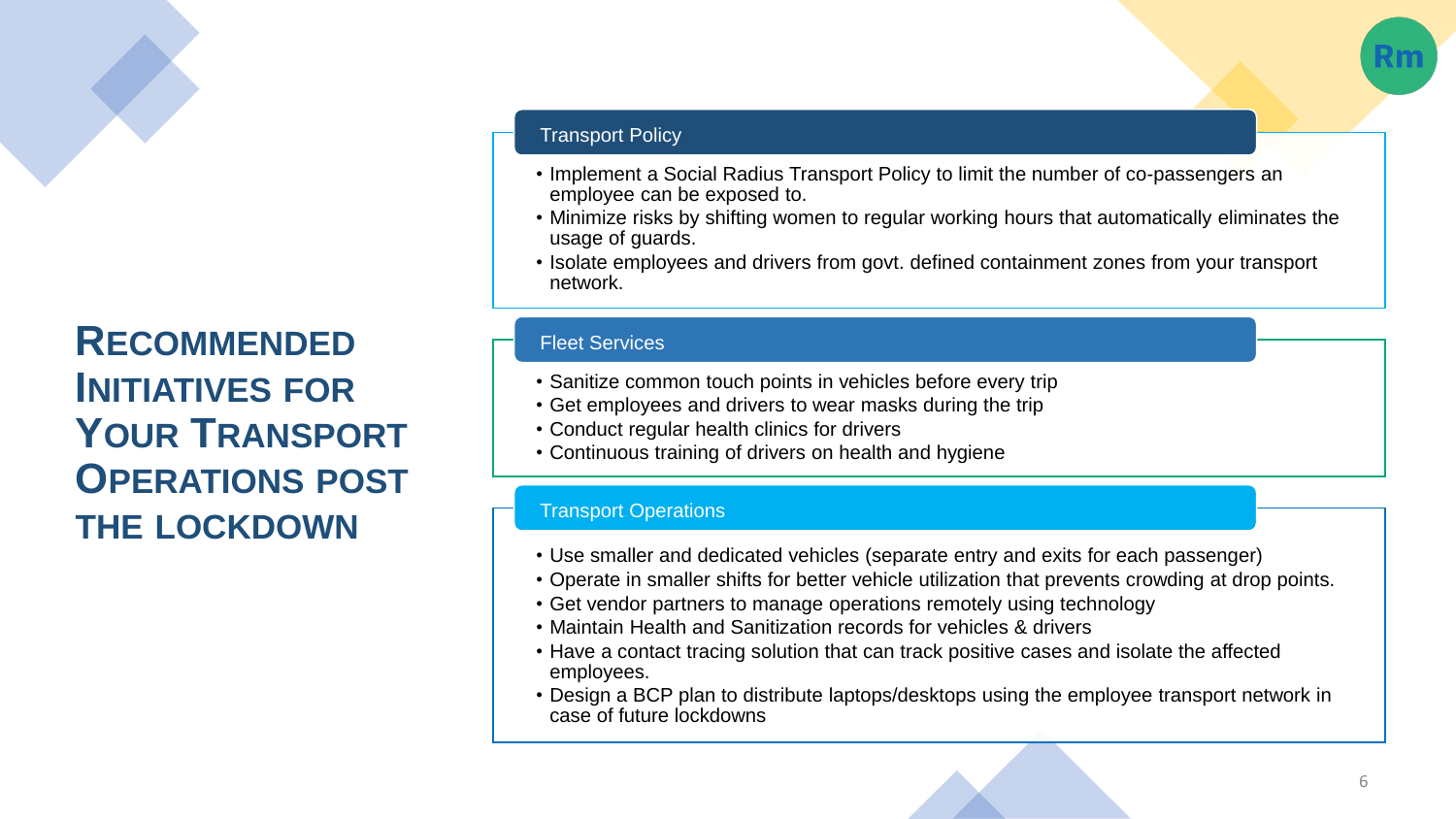**ANALYSING THE EFFECTIVENESS OF THE RECOMMENDED INITIATIVES FOR EMPLOYEE TRANSPORT**

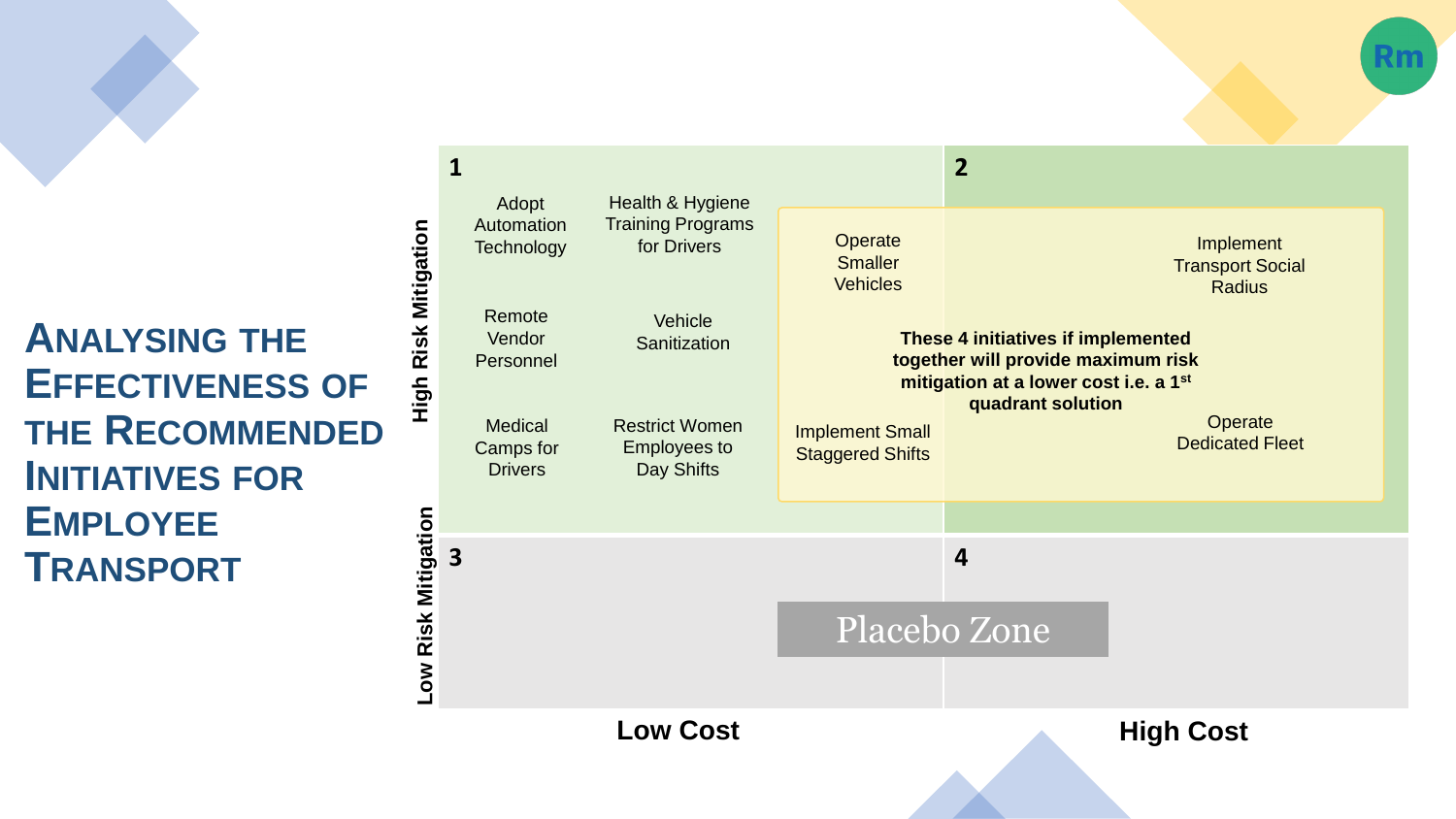

### **ADOPT A TRANSPORT AUTOMATION TOOL TO MANAGE BUSINESS RISK AND CONTROL COSTS POST LOCKDOWN**



Automation can reduce 6-10% of the overall transport cost



Automation will enable fleet vendors to work remotely reducing 3<sup>rd</sup> party manpower requirement oncampus



Automation can ensure EHS compliance in lines with the MHA directives



Automation will enable you to activate BCP plans effectively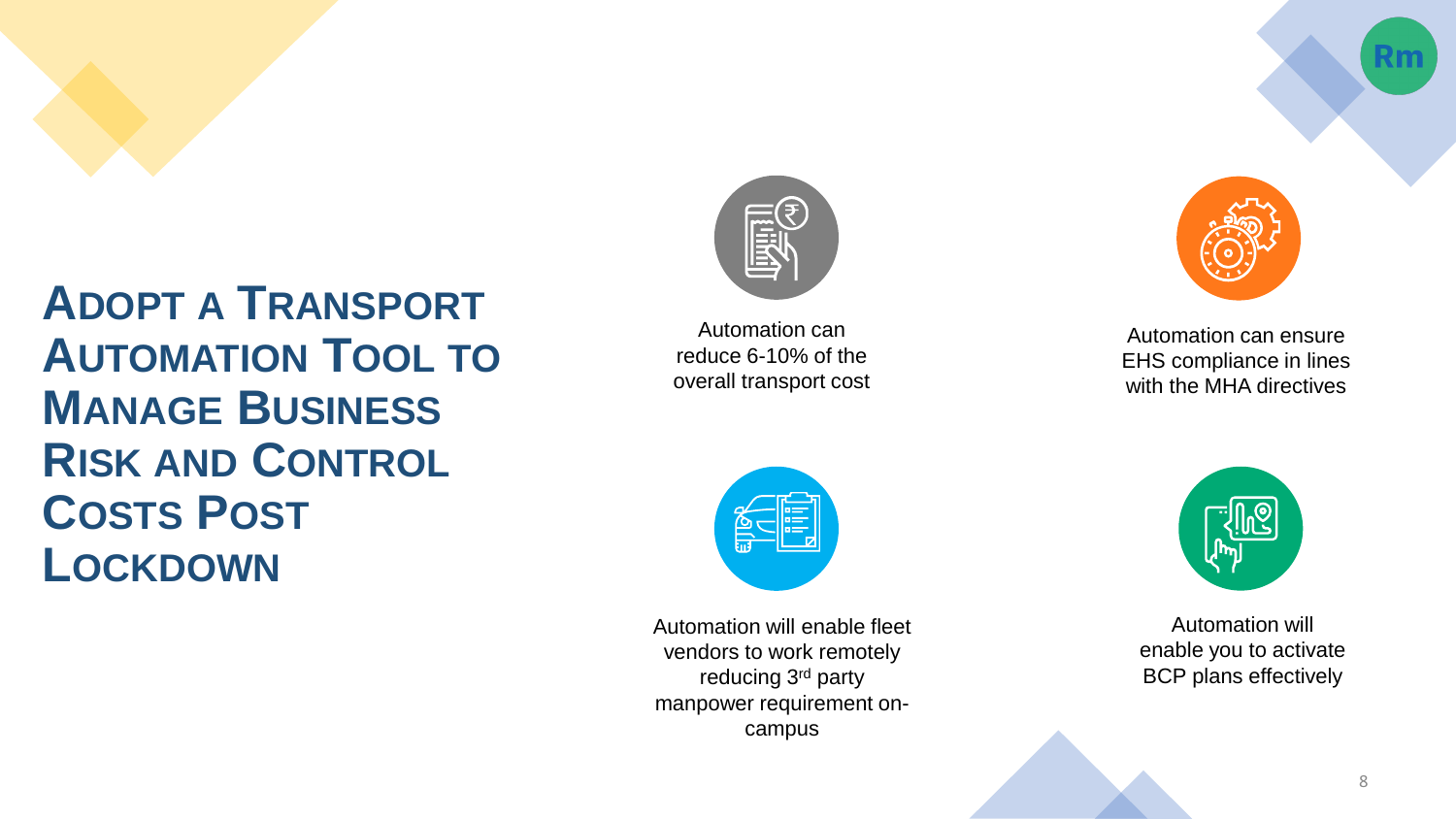



#### **Social Radius Support In Routing**

Creates containment circles in your transport network by limiting the number of unique co -passengers an employee can be exposed to.

#### **Routing Tags For Essential Employees**

Enables special routing for critical resources - like providing exclusive vehicles for vital employees of every department.

#### **Contactless Check-In & Check-Out**

System generated OTPs enable employees to share codes with their drivers without touching foreign devices.

#### **EHS Module For Transport Operations**

Secure & track EHS compliance like vehicle sanitization, drivers with masks & sanitizers, for your transport operations.



#### **Contact Tracing**

Trace and quarantine employees who traveled with positive COVID -19 cases to break the chain and stop the spread.

Maps employees accordingly so that the containment zones can be isolated and kept outside of your network.

**Red, Amber & Green Zone** 

**Support In Routing**



#### **Red, Amber & Green Zone Based Broadcast Messaging**

Routematic's existing in -app broadcast messaging has now been complemented with zone -specific messages.



#### **Digital Training Platform For Drivers**

Impart virtual training on safety and precautionary measures to the drivers without them being physically present on your campus.



9